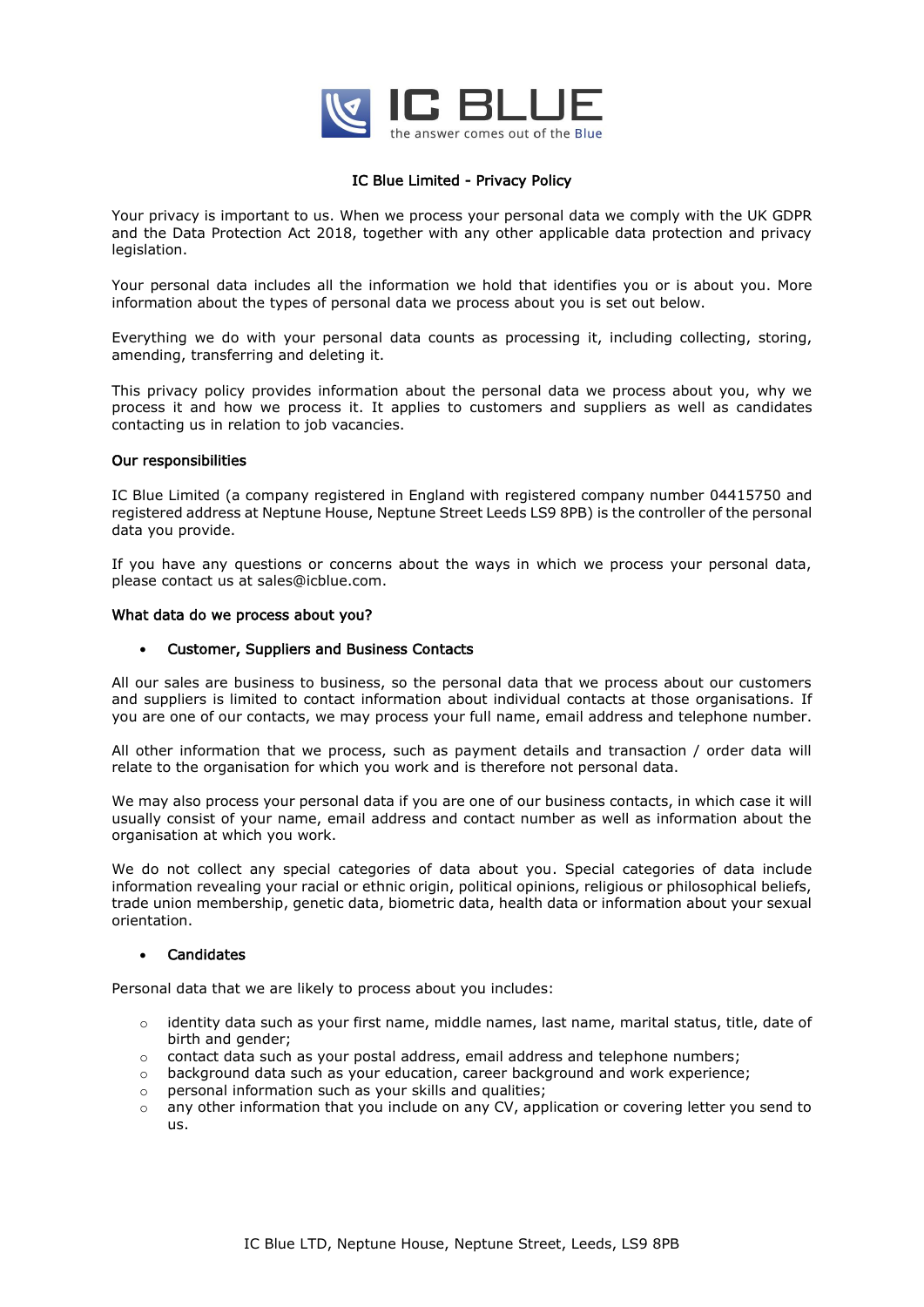

We use CCTV around our premises for the purposes of crime prevention, detection and health and safety. If you visit our premises as a customer, supplier, business contact or candidate, we may capture CCTV footage of you.

## Why do we process your personal data?

## • Customers, Suppliers and Business Contacts

We will process your personal data if you are an individual contact at one of the customer or supplier organisations with which we work. We process your personal data in order to maintain our relationship with the organisation with which you work and to provide or receives products and/or services from your organisation. We may also send you marketing materials if you are a customer or a business customer with a corporate email address. We process your information on the grounds of our legitimate interests.

If you are a business contact or a contact of a prospective customer, we process your personal data on the grounds of our legitimate interests.

### **Candidates**

We will process your information on the grounds of our legitimate interests to determine whether or not we have a suitable vacancy for you. To the extent we need to process special categories of data about you (for example, to ensure our premises are suitably equipped for you if you attend for an interview), we will do so in accordance with our legal obligations. If you provide special categories of data to us which we have not requested, we will process it on the grounds of your consent because you have voluntarily provided the information to us.

#### Our collection of your personal data

# • Customers, Suppliers and Business Contacts

We use different methods to collect data from and about you including through:

o Direct interactions

You may give us your personal data by filling in forms on our website or by corresponding with us by post, phone, email or otherwise. This includes personal data you provide when you: place an order for our products or services; submit a query about our products or service whether on our website or by email or phone; request for marketing to be sent to you; or give us feedback or contact us.

o Automated technologies or interactions

As you interact with our website, we may automatically collect personal data about you. You can find out more information in our cookie policy available [here].

o Third parties

We receive leads from Siemens Industry Software Limited ("Siemens") and Downstream Technologies, Inc ("Downstream"). Those leads may contain personal data about you if you are the contact for one of the organisations included in the leads supplied by Siemens and Downstream. Siemens and Downstream are committed to statutory and contractual requirements to ensure that they are entitled under data protection and privacy legislation to transfer your information to us.

# **Candidates**

We receive personal data about you directly from you when you contact us in respect of a specific vacancy or with a speculative approach.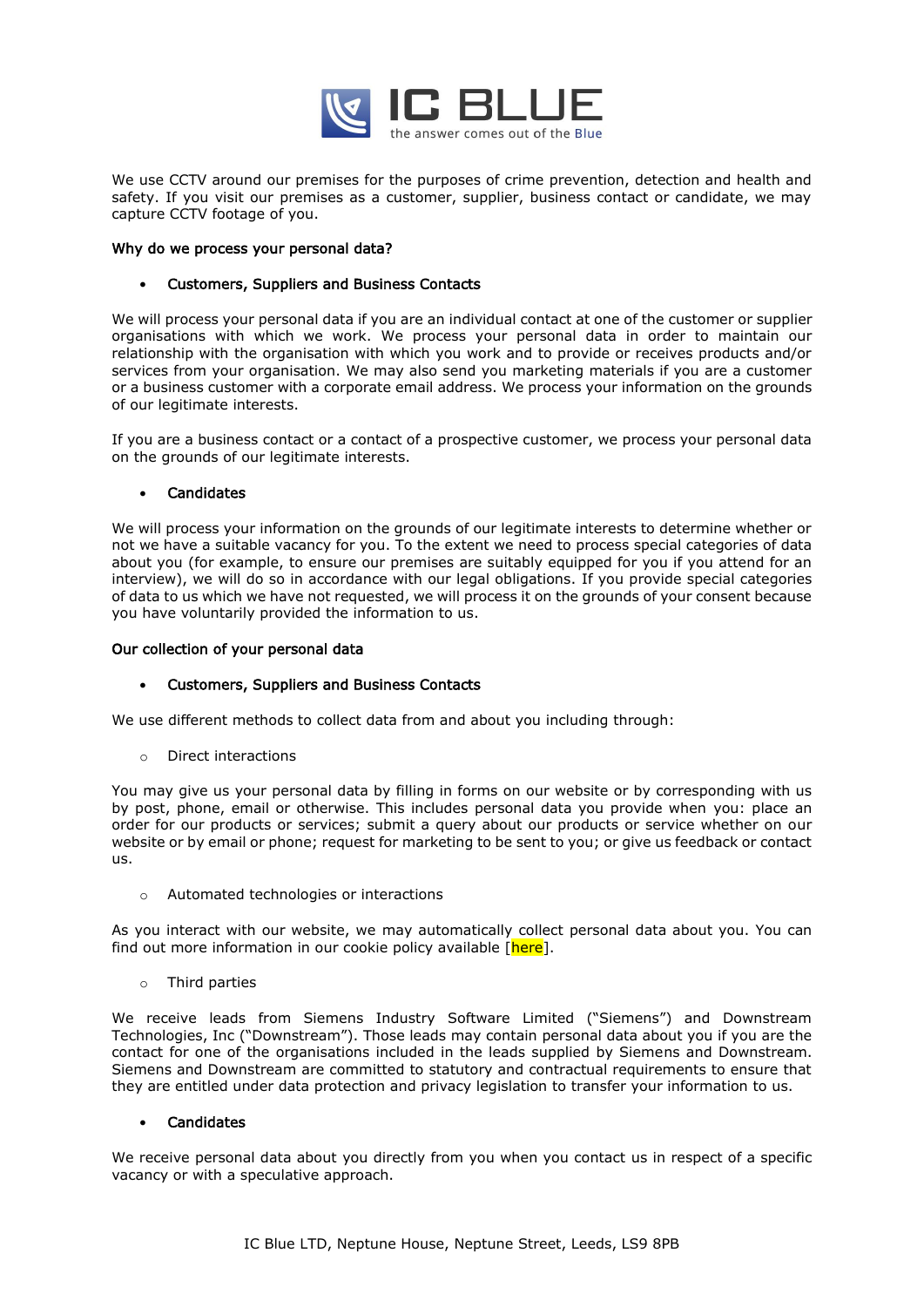

#### Who will receive your personal data?

Your personal data is only transferred to the extent that this is necessary. Recipients of your personal data may include:

- our subcontractors and consultants that provide services on our behalf. They will only be able to access your personal data to the extent they need to to provide services to us. In some cases, our subcontractors and consultants may be located outside of the EEA in which case we ensure there are appropriate safeguards in place in respect of the transfer. Those safeguards will be standard contractual clauses or equivalent provisions applicable to the country in which you are located;
- legal advisers to the extent they need to see your personal data to provide us with legal advice;
- third parties to whom we may choose to sell, transfer or merge parts of our business or our assets. Alternatively, we may seek to acquire other businesses or merge with them. If a change happens to our business, then the new owners may use your personal data in the same way as set out in this privacy policy;
- any third parties to whom you ask us to transfer personal data, for example on termination or expiry of our contract with you; and
- if you are a candidate, we may provide feedback to you via the recruiter that recommended you to us.

We require all third parties to respect the security of your personal data and to treat it in accordance with the law.

We may transfer your personal data to our subcontractors and consultants based outside of the EEA, as referred to above.

#### How long will we keep your personal data?

#### Customers, Suppliers and Business Contacts

Your personal data is retained on our systems for no more than 7 years after which it is archived indefinitely. It is retained for this period in case any issues arise or in case you have any queries. We will only access your archived data if we need to for the purposes of clarifying product information, for example if you ask a query about a product purchased more than 7 years ago. Your information will be kept securely at all times. If we are required to obtain your consent to send you marketing communications, any information we use for this purpose will be kept until you withdraw your consent, unless we have other legitimate reasons to retain the data.

CCTV footage is retained for 90 days after which it is permanently deleted unless it is relevant to a crime, incident or other event that has arisen in which case we will retain it for as long as is necessary in relation to such crime, incident or event.

# Candidates

If you are successful, we will retain your personal data in line with our employee facing privacy policy, a copy of which will be provided to you. If you are unsuccessful, we will retain your application, CV and/or covering letter and any other personal data you provided to us for no more than 6 months from the date we reach our decision in case any other suitable roles arise in which we think you may be interested, or in case you have any questions about our decision. After that date, your personal data will be permanently deleted or destroyed.

#### What are your rights?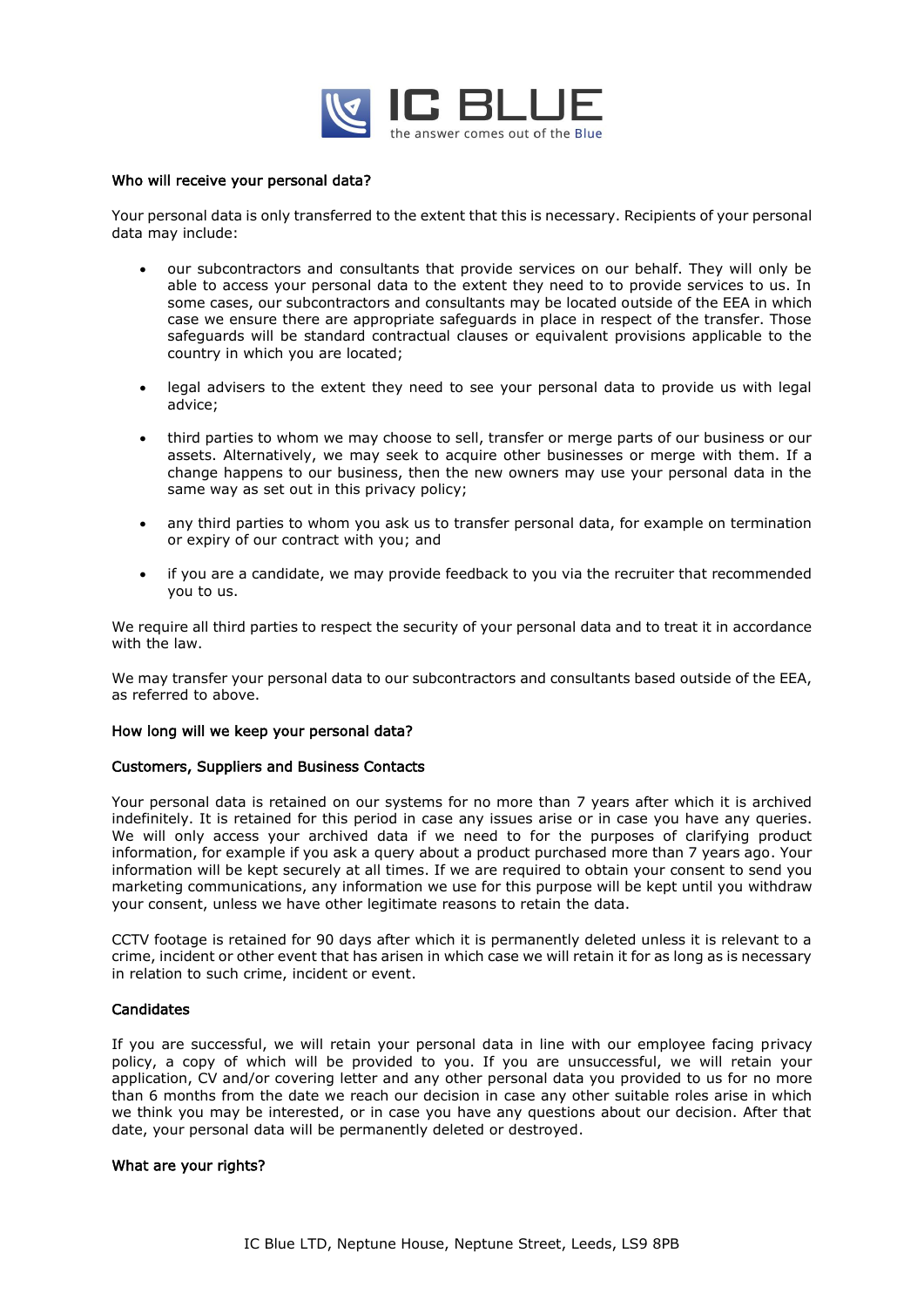

You benefit from a number of rights in respect of the personal data we hold about you. We have summarised your rights below, and more information is available from the Information Commissioner's Office website ([https://ico.org.uk/for-organisations/guide-to-the-general-data](https://ico.org.uk/for-organisations/guide-to-the-general-data-protection-regulation-gdpr/individual-rights/)[protection-regulation-gdpr/individual-rights/\)](https://ico.org.uk/for-organisations/guide-to-the-general-data-protection-regulation-gdpr/individual-rights/). These rights apply for the period in which we process your data. There are certain caveats and exemptions to those rights which mean that in some circumstances you may not be entitled to exercise them, if we believe that is the case upon receipt of a request from you we will let you know.

# 1. Access to your data

You have the right to ask us to confirm that we process your personal data, as well as access to and copies of your personal data. You can also ask us to provide a range of information, although most of that information corresponds to the information set out in this fair processing notice.

# 2. Rectification of your data

If you believe personal data we hold about you is inaccurate or incomplete, you can ask us to rectify that information.

# 3. Right to be forgotten

In some circumstances, you have the right to ask us to delete personal data we hold about you.

# 4. Right to restrict processing

In some circumstances you are entitled to ask us to suppress processing of your personal data. This means we will stop actively processing your personal data but we do not have to delete it.

# 5. Data portability

You have the right to ask us to provide your personal data in a structured, commonly used and machine-readable format so that you are able to transmit the personal data to another data controller.

# 6. Right to object

You are entitled to object to us processing your personal data:

- if the processing is based on legitimate interests or performance of a task in the public interest or exercise of official authority;
- for direct marketing purposes (including profiling); and/or
- for the purposes of scientific or historical research and statistics.

We do not intend to use your personal data to send you direct marketing nor for scientific or historical research and statistics.

# Automated decision making

Automated decision making means making a decision solely by automated means without any human involvement.

We do not carry out any automated decision making using your personal data.

# Your right to complain about our processing

If you think we have processed your personal data unlawfully or that we have not complied with GDPR, please get in touch with us first so we can try to help. You can also report your concerns to the supervisory authority in your jurisdiction. The supervisory authority in the UK is the Information